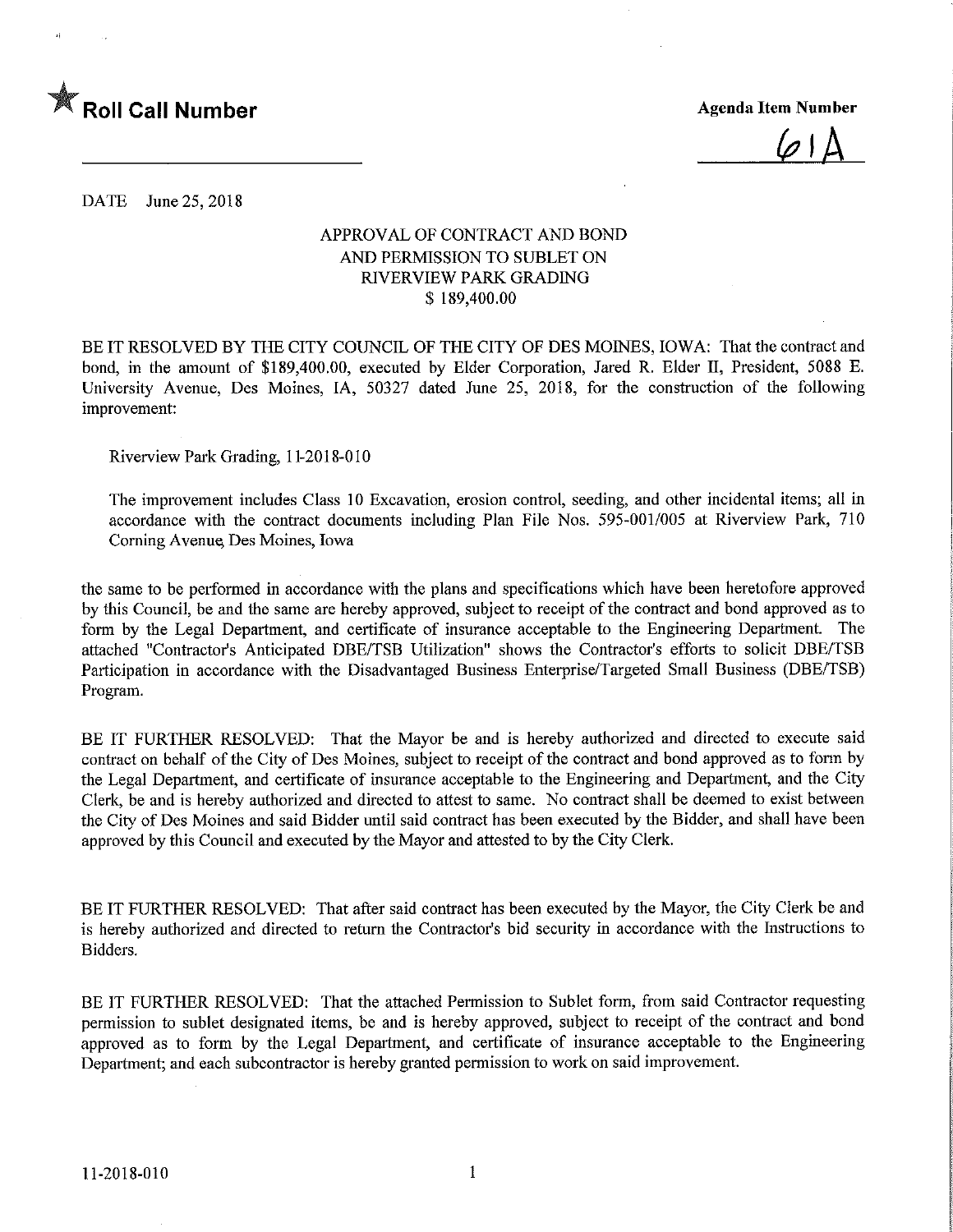# **Agenda Item Number** Agenda Item Number

 $\omega$ 

DATE June 25, 2018

BE IT FURTHER RESOLVED: That the Des Moines Finance Director is hereby authorized to encumber this contract amount against the funds as identified below, and to acquire Builder's Risk Insurance, if appropriate, for the above referenced improvement.

| (City Council Communication Number $(6.33)$ |  |           |
|---------------------------------------------|--|-----------|
|                                             |  | attached) |

Moved by to adopt.

FORM APPROVED Rothlan Unnlerfool by a

Kathleen Vanderpool Deputy City Attorney

Inding Source: 2018-2019 CIP, Page Park – 12, Riverview Park - Earthwork and Stage, PK181, G.O. Bonds to be issued

| <b>COUNCIL ACTION</b> | <b>YEAS</b> | <b>NAYS</b> | <b>PASS</b> | <b>ABSENT</b>   | I, Diane Rauh, City Clerk of said City Council, hereby     |
|-----------------------|-------------|-------------|-------------|-----------------|------------------------------------------------------------|
| <b>COWNIE</b>         |             |             |             |                 | certify that at a meeting of the City Council, held on the |
| <b>BOESEN</b>         |             |             |             |                 | above date, among other proceedings the above was          |
| <b>COLEMAN</b>        |             |             |             |                 | adopted.                                                   |
| <b>GATTO</b>          |             |             |             |                 |                                                            |
| <b>GRAY</b>           |             |             |             |                 | IN WITNESS WHEREOF, I have hereunto set my hand            |
| <b>MANDELBAUM</b>     |             |             |             |                 | and affixed my seal the day and year first above written.  |
| <b>WESTERGAARD</b>    |             |             |             |                 |                                                            |
| <b>TOTAL</b>          |             |             |             |                 |                                                            |
| <b>MOTION CARRIED</b> |             |             |             | <b>APPROVED</b> |                                                            |
|                       |             |             |             |                 |                                                            |
|                       |             |             |             |                 |                                                            |
|                       |             |             |             | Mayor           |                                                            |
|                       |             |             |             |                 | City Clerk                                                 |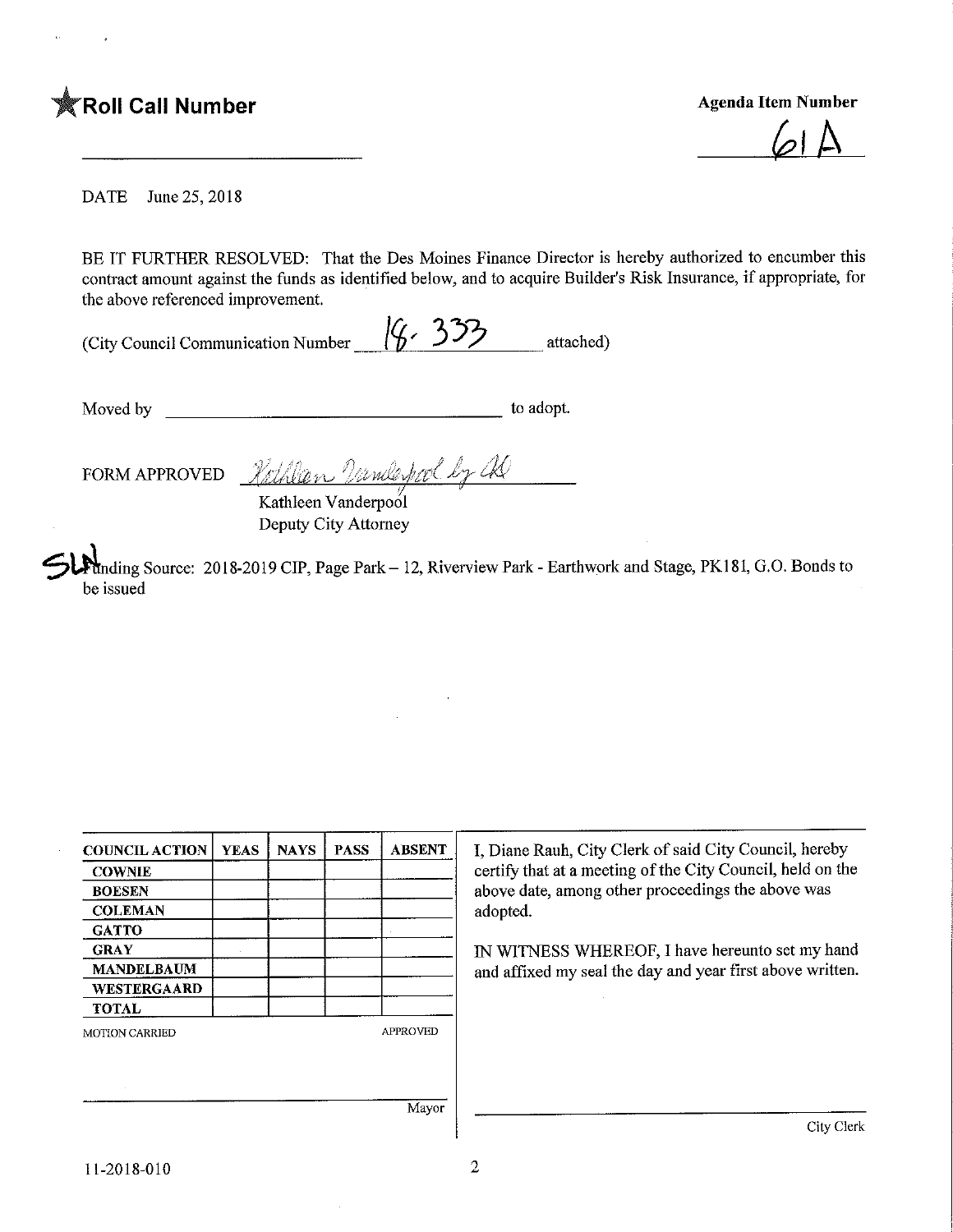Department of Engineering City of Des Moines, Iowa



A

## CONTRACTOR'S ANTICIPATED DBETSB UTILIZATION

#### Riverview Park Grading

#### Activity ID 11-2018-010

On June 12, 2018, Elder Corporation, Jared R. Elder II, President, 5088 E. University Avenue, Des Moines, IA 50327 submitted a proposal for construction of the Riverview Park Grading, Activity ID 11-2018-010, which the City Council has determined to be the lowest responsible, responsive bid for said project in the amount of \$189,400.00. The proposal included a statement that the Disadvantaged Business Enterprise/Targeted Small Business (DBE/TSB) Program shall apply to this project.

The Engineering Department has prepared this report summarizing the information that Elder Corporation, has submitted indicating that it anticipates utilizing the following DBE/TSB companies on this project:

|      | DBE/TSB Name | Description of Work                    | <b>Estimated Amount</b> |
|------|--------------|----------------------------------------|-------------------------|
| None |              | N/A                                    | \$0.00                  |
|      |              | <b>Estimated DBE/TSB Participation</b> | \$0.00                  |
|      |              | <b>Elder Corporation Amount</b>        | \$189,400.00            |
|      |              | Percentage of DBE/TSB Participation    | $0.00\%$                |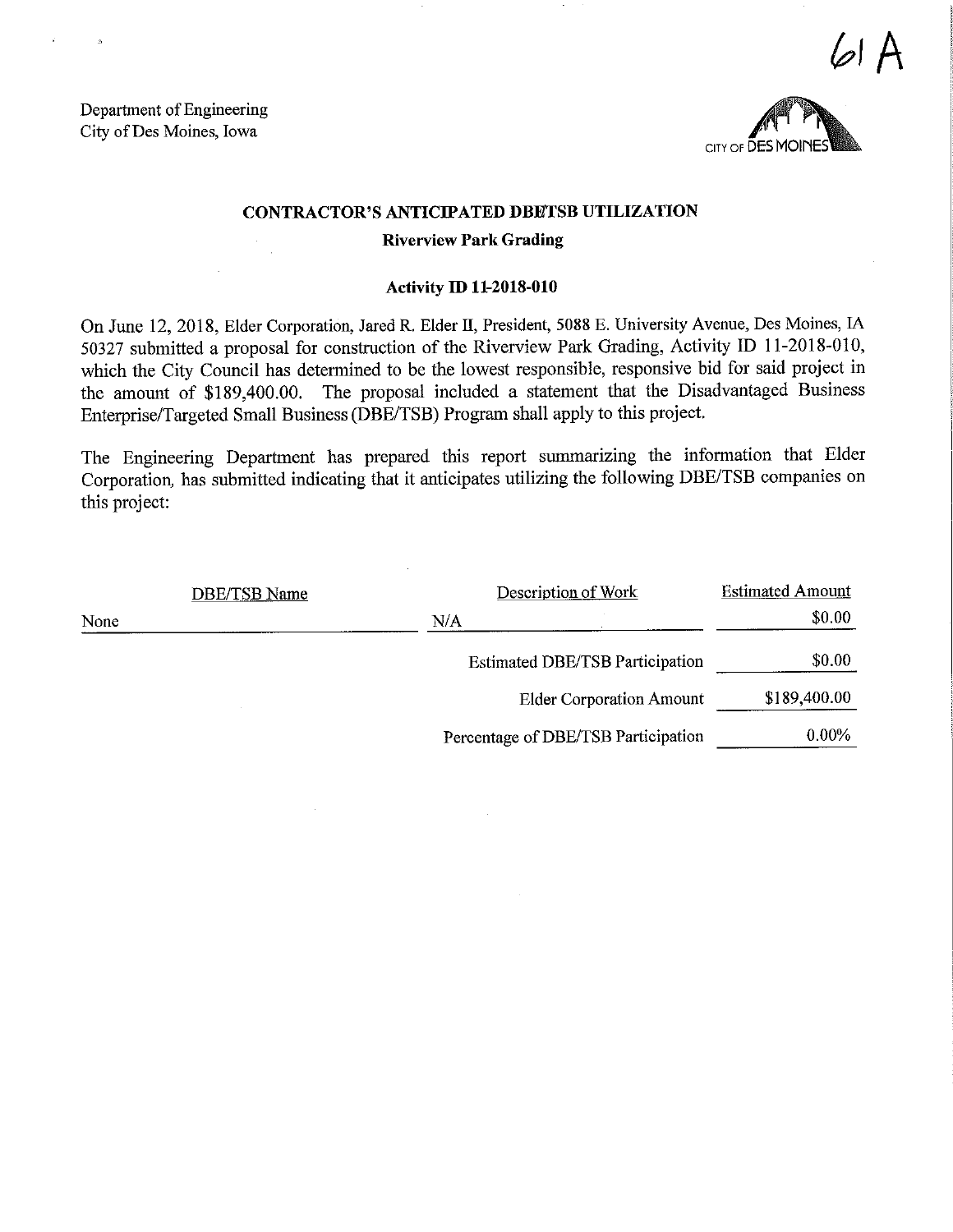ENGINEERING DEPARTMENT CITY OF DES MOINES, IOWA

Activity ID 11-2018-010<br>Date 6/14/2018

 $6/14/2018$ 

### PERMISSION TO SUBLET

| Project                   | Riverview Park Grading |                                                                                           |  |                   |                                                    |                                                      |  |
|---------------------------|------------------------|-------------------------------------------------------------------------------------------|--|-------------------|----------------------------------------------------|------------------------------------------------------|--|
| Contractor                | Elder Corporation      |                                                                                           |  |                   |                                                    |                                                      |  |
| Federal Tax ID            | 42-1248691             | 15183<br>Contract No.                                                                     |  |                   | Sublet Request No.                                 |                                                      |  |
| <b>ITEM TO BE SUBLET</b>  |                        | <b>ORGANIZATION</b><br><b>TO PERFORM</b><br><b>WORK</b>                                   |  | <b>DBE</b><br>Y/N | <b>COST OF</b><br><b>SPECIALTY</b><br><b>TTEMS</b> | <b>TOTAL COST</b><br><b>OF WORK</b><br><b>SUBLET</b> |  |
| Errosion Control, Seeding |                        | Soil-Tek<br>PO Box 738<br>Grimes, IA 50111<br>(515) 986-3527<br>Federal Tax ID 20-0521477 |  | No                |                                                    | \$32,400.00                                          |  |

|                                                  | Previous | This        | Total        |     |
|--------------------------------------------------|----------|-------------|--------------|-----|
|                                                  | Request  | Request     | To Date      |     |
| Cost of Items Sublet                             |          | \$32,400.00 | \$32,400.00  | (a) |
| Cost of Specialty Items Sublet                   |          |             |              | (b) |
| Cost of Sublet Items Less Speciality Items       |          | \$32,400.00 | \$32,400.00  | (c) |
| Contract Amount                                  |          |             | \$189,400.00 | (d) |
| Contract Amount Less Total Specialty Items (d-b) |          |             | \$189,400.00 | (e) |
| Percentage of Contract Sublet to Date (c/e)      |          |             | 17.11%       |     |

The prime contractor's request for Permission to Sublet the above items of work is approved with the understanding that lie prime contractor shall be held responsible for the subcontractors' full compliance of all terms of the contract,

Attachment: Contractor's Letter Requesting Subletting

Form Routing: Project Engr. - City Engr. - Engr. Admin. - City Clerk/City Manager -Engr. Admin. - Distribution

Form Distribution. Original - Project File Copy - Project Engineer Copy - Prime Contractor  $\overline{Roll}$  Call No. Date

**TERRIC DEPARTMENT R. WALDOCUMENT"** (when in red)

Roll Call No.